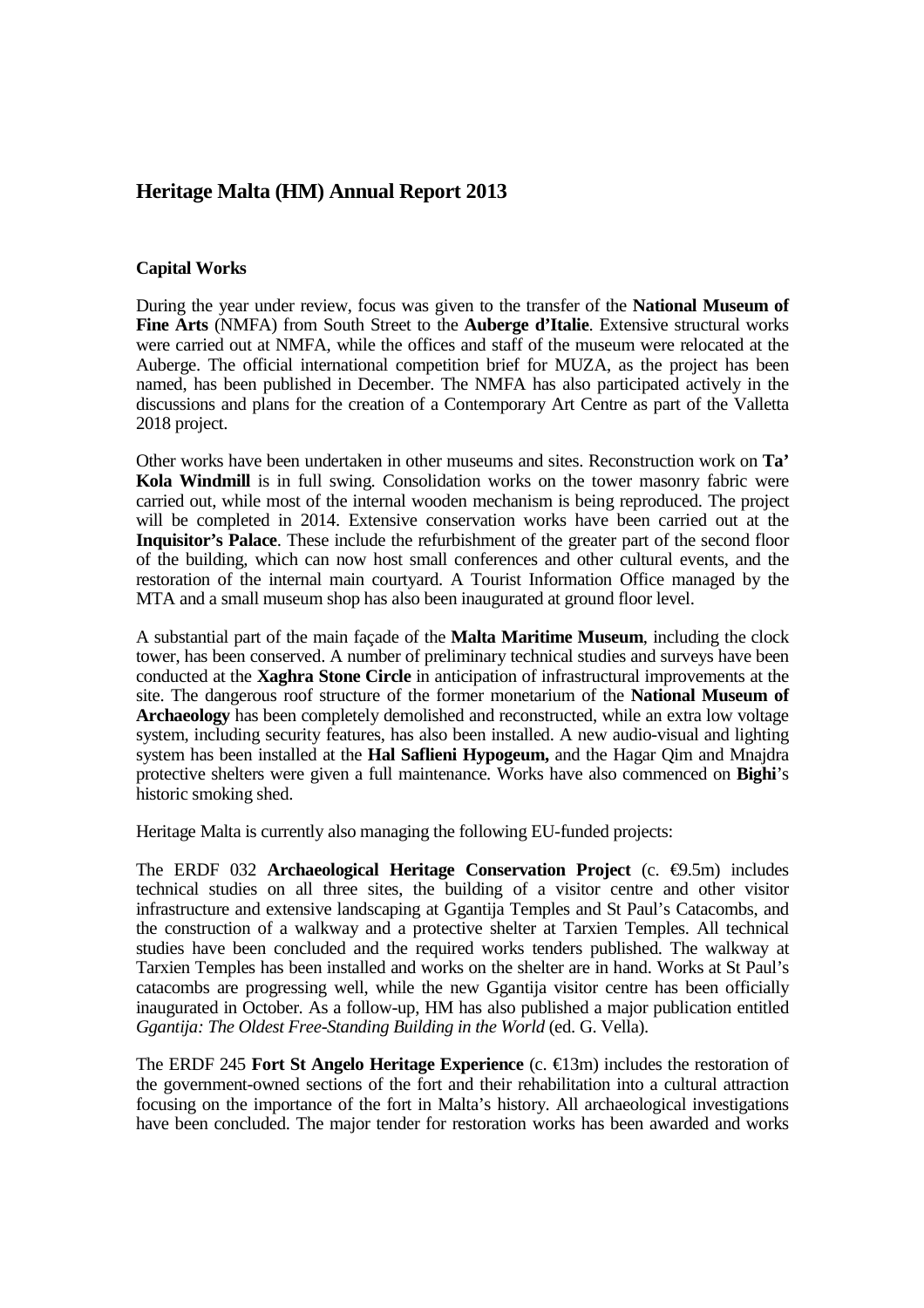have commenced, while the other major tender for finishes and interpretation is being adjudicated. This project is also complemented by national funds: the restoration of the main gate and the entrance ramp has been concluded, while the reconstruction of the sally port is nearly completed.

ERDF 244 **Fort St Elmo Heritage Experience** (c.  $\epsilon$ 15m), includes the restoration of the enceinte and Upper Fort St Elmo as a cultural attraction, including the hosting of the current National War Museum and its transformation into a Military History Museum. This project is being led by the Grand Harbour Regeneration Corporation in partnership with HM. All tenders have been published and works are well underway. All cultural heritage items in the Fort have been salvaged. Inauguration is earmarked for the last quarter of 2014.

The EAFRD M323/12 (REBACA – Rehabilitation of the Roman Baths and Christian Catacombs, c.  $\epsilon$ 6m), includes the required conservation and rehabilitation works so that the **Ghajn Tuffieha Roman Baths and Ta' Bistra Catacombs** (Mosta) can be made accessible to the general public. The required technical studies are being concluded, while the works tenders have been published. The project is in delay due to a number of factors.

The EEA (Norwegian Funds) Financial Mechanism 2009-14 New Environmental Management System project for the **Hal Saflieni Hypogeum** (c. €900,000) has also been officially confirmed. Works are underway for the drafting and publication of the required tenders.

HM also participated in the following **EU projects**:

LITHOS: INTERREG Italia-Malta ( $\epsilon$ 269,000) – to establish an international centre for research with expertise in the field of stereotomy and stone construction in Sicily and Malta. The project was concluded successfully with an exhibition at the Malta Maritime Museum and the publication of *The Art and Craft of Masonry Construction: Design, Stereotomy, Conservation* (ed. J. Grech).

REMASI: INTERREG Italia-Malta ( $\epsilon$ 115,600) – to increase knowledge and develop measures of environmental conservation on the protection of biodiversity in nature reserves in Sicily and Malta. The project, to be concluded with a conference and publication, is in its final phase.

ARCHAEOTUR: INTERREG Italia-Malta (c. €157,000) induding conservation and technical studies so that the St Augustine's Catacombs (Rabat) and Ta' Bistra Catacombs (Mosta) are made accessible to the general public. The project has been concluded and is due for inauguration in 2014.

CARARE: (c.  $\epsilon$ 90,000) – to increase the quantity and quality of digital content available to users of Europeana by developing services that improve interoperability of this network's existing digital content for heritage sites and related objects, focusing especially on 3D and virtual reality models. The project has been successfully concluded.

FRAGSUS: On 1 May the project FRAGSUS, *Fragility and Sustainability in restricted island environments: Adaptation, cultural change and collapse in prehistory*, was launched. This collaborative project is being led by HM, SCH, UOM, University of Cambridge and Queen's University Belfast. It is funded through FP7 and the European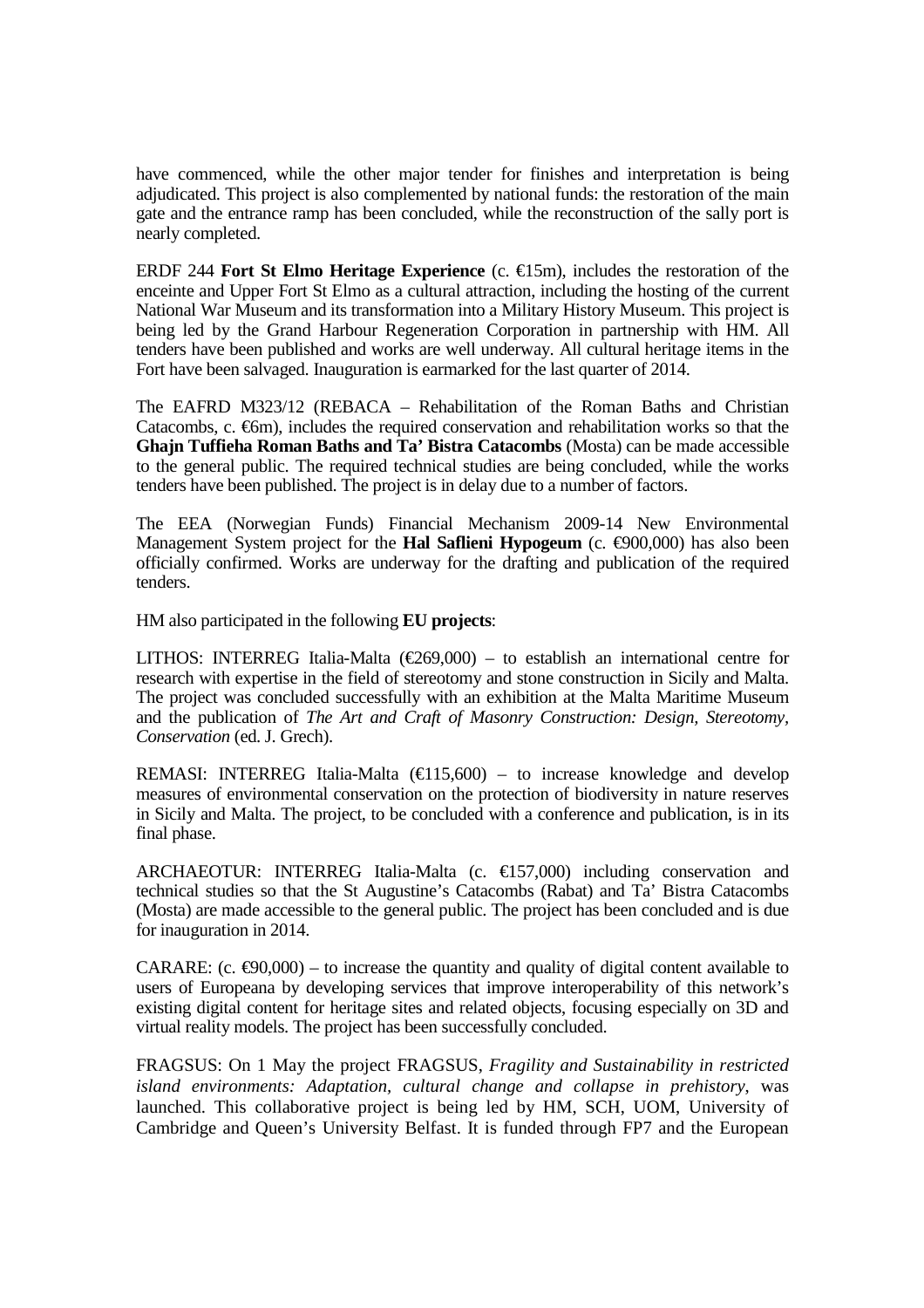Research Council and shall address research into the social and economic aspects of Malta's prehistory. The project will be completed in 2018 and investigations will include field-walking, environmental sampling, archaeological excavations, remote sensing surveys and analyses of skeletal remains among others. Fieldwork started in September and will be followed by a project meeting in January where participants will plan fieldwork for 2014.

## **Exhibitions and Events**

Heritage Malta organised or participated in the following major exhibitions:

The highlight of the year was undoubtedly 'Mattia Preti: Faith and Humanity', a researched exhibition of Preti's masterpieces on the  $400<sup>th</sup>$  anniversary from the artists' birth, first held at the Museo Civico of Taverna, Calabria from 24 February to 21 April, and subsequently at the Grandmasters Palace in Valletta from 3 May to 7 July. The exhibition, the major cultural event of the year, was accompanied by specific lectures, gallery talks, education programmes, and two publications: *Mattia Preti: Beyond the Self-Portrait* (Sandro Debono) and the exhibition catalogue *Mattia Preti: Faith and Humanity* (ed. Sandro Debono and Giuseppe Valentino). HM also assisted other institutions at Zurrieq and Xewkija to set up other minor exhibitions to celebrate the artist.

'Back to Life: Latest Conservation Projects by HM' displayed a number of artefacts recently conserved by HM's conservation laboratories, and was held at HM's Showcase from 28 January to 23 February to celebrate the tenth anniversary of HM.

'Temple and Tomb: Prehistoric Malta 3600–2500 BC' was the first ever exhibition on Malta's prehistory held in the US. It included a considerable number of artefacts, and was organised by the Institute for the Study of the Ancient World at New York University, between 21 March and 7 July. It was accompanied by an exhibition catalogue.

'Henry Mayo Bateman (1887-1970): The Man Who … Loved Gozo', featuring paintings, cartoons and other memorabilia of this foremost British cartoonist from the National Collection and private collections, at the Exhibition Hall of the Ministry for Gozo from 12 April to 2 June. The exhibition was also accompanied by a catalogue *Henry Mayo Bateman (1887-1970): The Man Who … Loved Gozo* (ed. Bernadine Scicluna).

'Kaleidoscope: Contemporary Art from EU Member States' included a selection of contemporary art works organised in collaboration with embassies and cultural organisations throughout Europe at the Farmleigh Gallery, Dublin, Ireland, from 1 May to 30 June.

'Jewellery through the Times' was a highly successful fashion show and exhibition of replica prehistoric jewellery held at the Auto Sales Limited Showroom, Lija on 7 May. The scientifically reconstructed prehistoric face of a Maltese inhabitant of the Ggantija phase was also launched on this occasion.

'The Bailli de Suffren and the Knights of the Order of Malta' was organised in collaboration with the Municipality of Saint Tropez and the Embassy of Malta in France, and displayed six suits of armour from the Palace Armoury at Saint Tropez, from 9 to 20 September.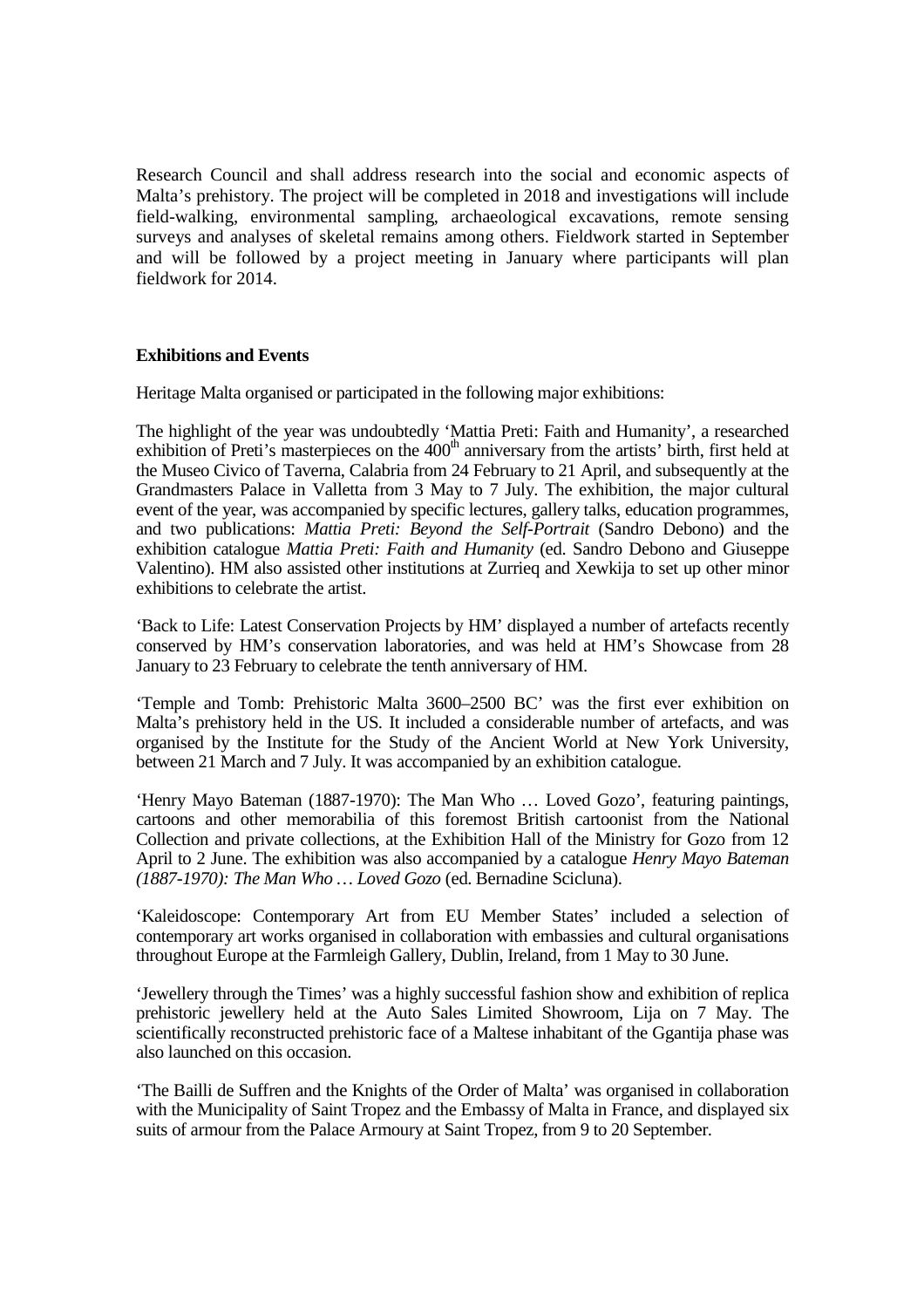'*Mixja ta' Poplu*' was held at the basement of Auberge de Castile from 5 October to 5 November and accompanied the visitors on a journey along the milestones of Malta's recent political history.

'*Graffiti Marittimi Maltin*', which displays a collection of maritime graffiti found on prehistoric megaliths, medieval prisons and modern buildings, was inaugurated at the MMM on 28 November.

Apart from the above, during the year under review HM organised, participated in or hosted around two hundred cultural events, including lectures, heritage trails, seminars, temporary exhibitions, re-enactments, and others. Worthy of mention are the Life at Sea festival at the Malta Maritime Museum, and HM's active participation in the *Notte Bianca*, *Birgufest*, *Notte Gozitana, Ziguzajg* and the Book Fair. All the museums and sites managed by HM were open free of charge to the public during an open day at least once throughout the year. Foremost among these open days was that of 21 April, when all museums and sites were open at one go.

## **Collections, Conservation and Education**

Hundreds of natural specimens and cultural heritage items were acquired for the National Collection during this year, while the cataloguing of artefacts into MUSES, the database developed by the Agency, continued.

The Conservation Departments worked on the conservation and restoration of hundreds of artefacts from the National Collection, including metal, glass and stone objects, wood, textiles, paintings, books and paper. Worthy of mention are paintings of Erardi for San Anton Palace, paintings of Mattia Preti displayed in international exhibition on the artist, and ongoing work on historic photographic glass plates at the Fototeka of the National Museum of Archaeology. We also actively participated in the Palace Regeneration Project by restoring a number of paintings of the National Collection displayed in the Palace corridors. The Agency also organised a Research Seminar at the Aula Magna of the Old University in September, during which the latest research projects undertaken by HM's professional staff was presented to the public.

We were also very active on the education front through the production of specific education programmes and work sheets, and by the organisation of a series of activities including hands-on sessions, drama representations and treasure hunts for school children, and others attending *Skolasajf* and Culture Card holders. We also cooperated with the Ministry of Education in other initiatives such as the KREATTIV projects, the organisation of in-service courses for teachers, and career orientation visits in collaboration with MCAST and the Career Guidance Unit.